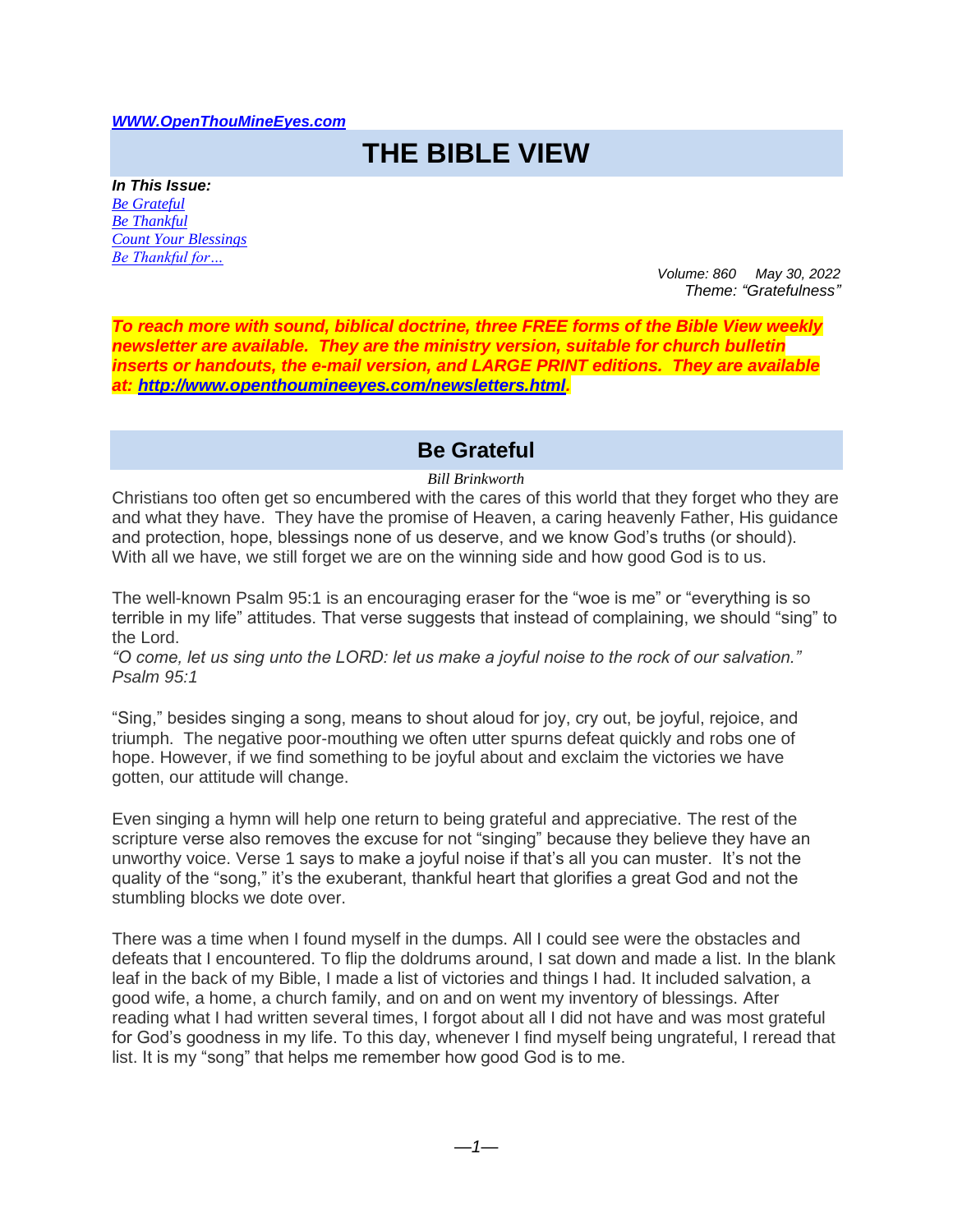## **Be Thankful**

#### *Bill Brinkworth*

<span id="page-1-0"></span>Many of the Psalms reminds believers to be thankful for a mighty God and all He has done for His people. Psalm 135 is no different. The chapter starts with "Praise ye the Lord," and it ends with the same reminder.

Old Testament and New Testament believers should have one grateful emotion in common. We both have so much to be thankful. There are so many reasons we should praise the Lord.

Some of which we should appreciate the Lord include:

- His controlling of the weather (Psalm 135:7).
- God's deliverance of Egpyt's bondage of Israel (Psalm 135:8). Today's believers also need to be thankful for safety in this life and liberation from sin.
- The miracles God allowed to happen in lives (Psalm 135:9).
- Deliverance from enemies (Psalm 135:10-11).
- The land God gave Israel (Psalm 135:12)! We also need to be grateful for the freedoms and opportunities we still have.
- His enduring faithfulness to His people (Psalm 135:13).
- His future judgments (Psalm 135:14). Many believe they have gotten away with their sin or wrong-doing. They have not. Judgment day has not yet come for them, but it will one day!

All have so much for which to praise the Lord. Unfortunately, the majority are blind to His working in their lives.

**"The praise that comes of love does not make us vain, but humble rather."** *— Barrie*

### **Count Your Blessings**

*Hymn by Johnson Oatman (1897)*

<span id="page-1-1"></span>1 When upon life's billows you are tempest-tossed, When you are discouraged, thinking all is lost, Count your many blessings, name them one by one, And it will surprise you what the Lord hath done.

Refrain:

Count your blessings, name them one by one; Count your blessings, see what God hath done; Count your blessings, name them one by one; Count your many blessings, see what God hath done.

2 Are you ever burdened with a load of care? Does the cross seem heavy you are called to bear? Count your many blessings, ev'ry doubt will fly, And you will be singing as the days go by. [Refrain]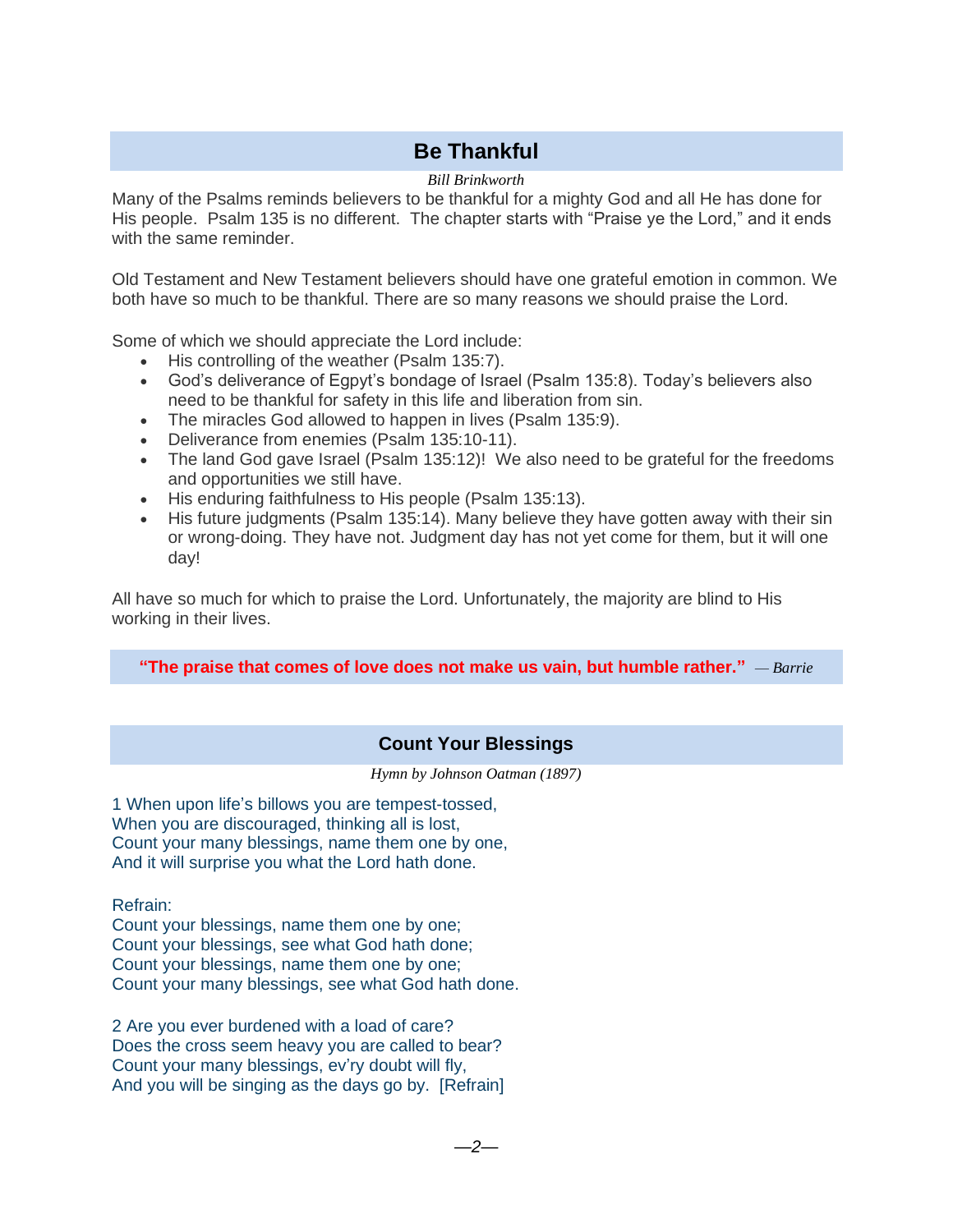3 When you look at others with their lands and gold, Think that Christ has promised you His wealth untold; Count your many blessings, money cannot buy Your reward in Heaven, nor your home on high. [Refrain]

4 So, amid the conflict, whether great or small, Do not be discouraged. God is over all: Count your many blessings, angels will attend, Help and comfort give you to your journey's end. [Refrain]

## *"Count your blessings, not your troubles, and it will make you grateful rather than discouraged!" — Bill Brinkworth*

## **Be Thankful for…**

#### *Bill Brinkworth*

<span id="page-2-0"></span>Much of the good in our lives comes from the benevolent hands of God. However, He gets so little credit for what He has done. Psalm 107, along with many other hymns found in the Psalms, reminds the singer to proclaim to the unrealizing world what we are thankful for.

This chapter alone starts eight of its 43 verses with "O give thanks." Five times "praise" is used, and five times God's "goodness" is mentioned in Psalm 107. There is a great focus on counting our blessings and being thankful for what He has done in our life.

Among a plethora of what we should be grateful for, this chapter reminds us to be thankful for God's:

- Goodness (Psalm 107:1, 8-9, 21, 31).
- Mercy (Psalm 107:1). The previous chapter also reminded believers of God's generous, undeserved mercy. *"Praise ye the LORD. O give thanks unto the LORD; for he is good: for his mercy endureth for ever." Psalm 106:1*
- Redemption and deliverance (Psalm 107:2, 6, 8, 10, 13-14, 16, 19-20, 28). Our salvation is redeemed by the blood of Jesus, and many times our situation is bought by the work of our mighty, protecting God.
- Guidance, as He led, provided, and directed Israel (Psalm 107:3-5, 7, 9).
- Changing situations (Psalm 10:24-27, 29-30, 33-38, 41) that hinder His people.

Israel's worship songs often were reminders of what they should be appreciative. Although America has a holiday dedicated to being thankful (Thanksgiving Day), ALL people, especially Christians, should be grateful every minute of every day. Just think where we would be if He withdrew His goodness to us. We certainly would be most miserable.

Give thanks to the Almighty that has done so much for you. Write on a piece of paper or a blank page at the back of your Bible things for which you are thankful. When times are more challenging, just a glance at those reminders of His goodness to you will help a grateful attitude